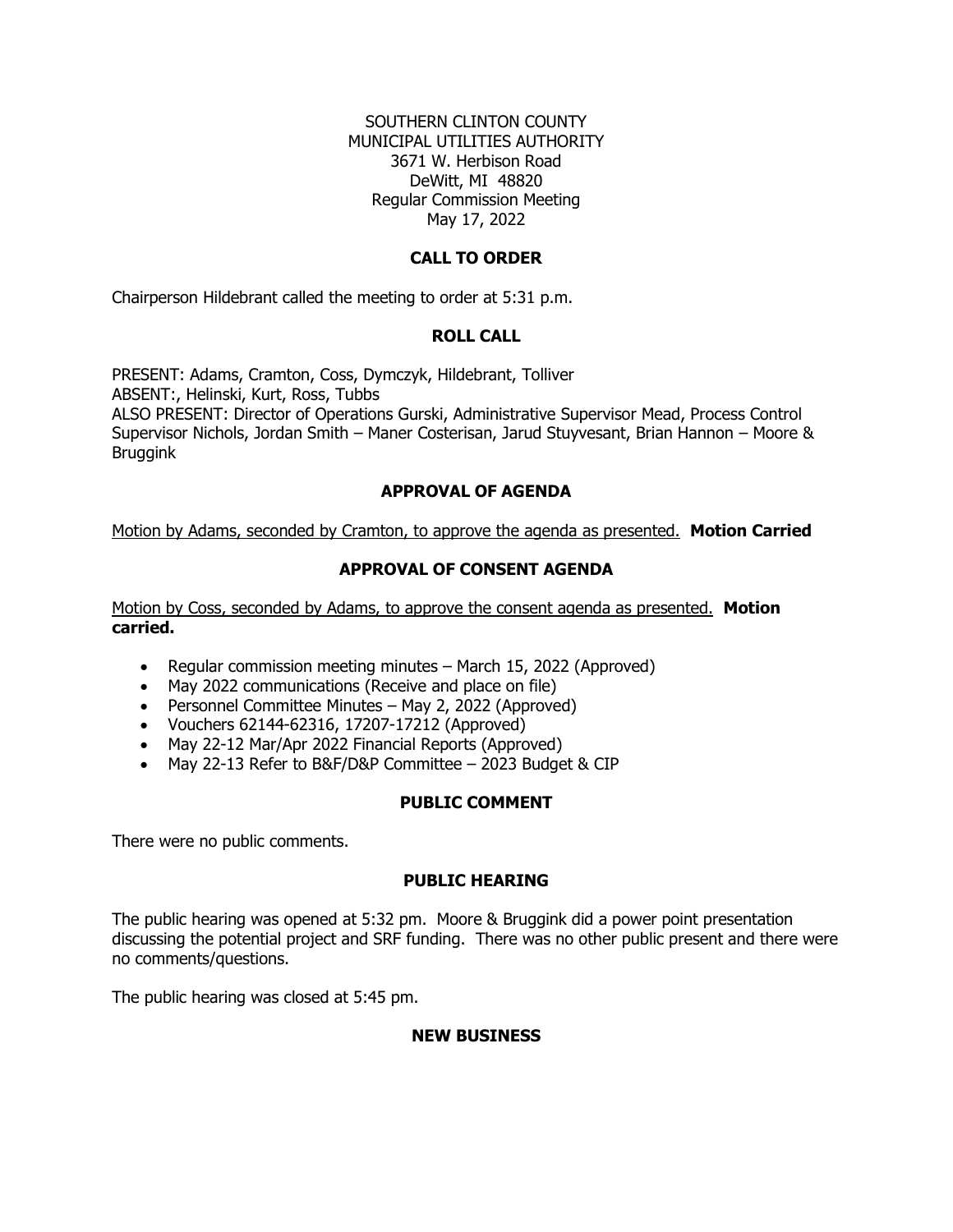# **May 22-14 Adopt SRF Resolution**

Motion by Coss, second by Adams, to waive the reading of the SRF resolution. **Motion carried.**

Motion by Coss, second by Cramton, to adopt the Resolution of a Final Project Plan for Wastewater System Improvements or NPS Pollution Control/Stormwater Improvements and authorize the Director of Operations to be the designated Project Representative. **Roll Call Vote:** Adams, Aye; Cramton, aye; Coss, aye; Dymczyk, aye; Helinski, absent; Hildebrant, aye; Kurt, absent; Ross, absent; Tolliver, aye; Tubbs, absent. **Motion carried.**

# **May 22-15 2021 Audit Presentation**

Jordan Smith from Maner Costerisan presented the 2021 financial audit. He thanked Gurski and Mead for their help. There were no findings to bring to the Board and it is a clean/unmodified audit.

Motion by Ross, second by Coss, to approve and place on file the 2021 audit as presented and authorize Maner Costerisan to forward a copy to the State of Michigan. **Motion carried.**

### **May 22-16 Consideration of Employee Handbook Changes**

Gurski reviewed the proposed handbook changes. These changes were reviewed by the Attorney. A social media policy was added and changes to the vacation allotment were made. The vacation changes align with the partner municipalities and will smooth out the accruals. This should help with employment attraction. The remaining changes were wording changes for clarification, changes to reflect current practices, and removing obsolete language. Statute of Limitations was removed and is now a separate document to be signed by employees. Personnel Committee reviewed and forwarded to the Board for approval.

Motion by Adams, second by Dymczyk, to authorize the Director of Operations to execute the presented changes and implement the revised handbook effective May 18, 2022. **Motion carried.**

#### **DIRECTOR'S REPORT**

The Director stated that the Sandhill pump was back online thanks to a local vendor. Lead time on a new impellor would have been 12 months. Ozone treatment was installed at LS 504. It is going very well and will be implemented at LS 208. Chemicals are getting difficult to get at times. The demonstrations for Vactor's continue. This will be coming to the Board for consideration soon.

#### **STAFF COMMENT**

There were no staff comments.

# **EXTENDED PUBLIC COMMENT**

There were no public comments.

#### **AUTHORITY MEMBER COMMENT**